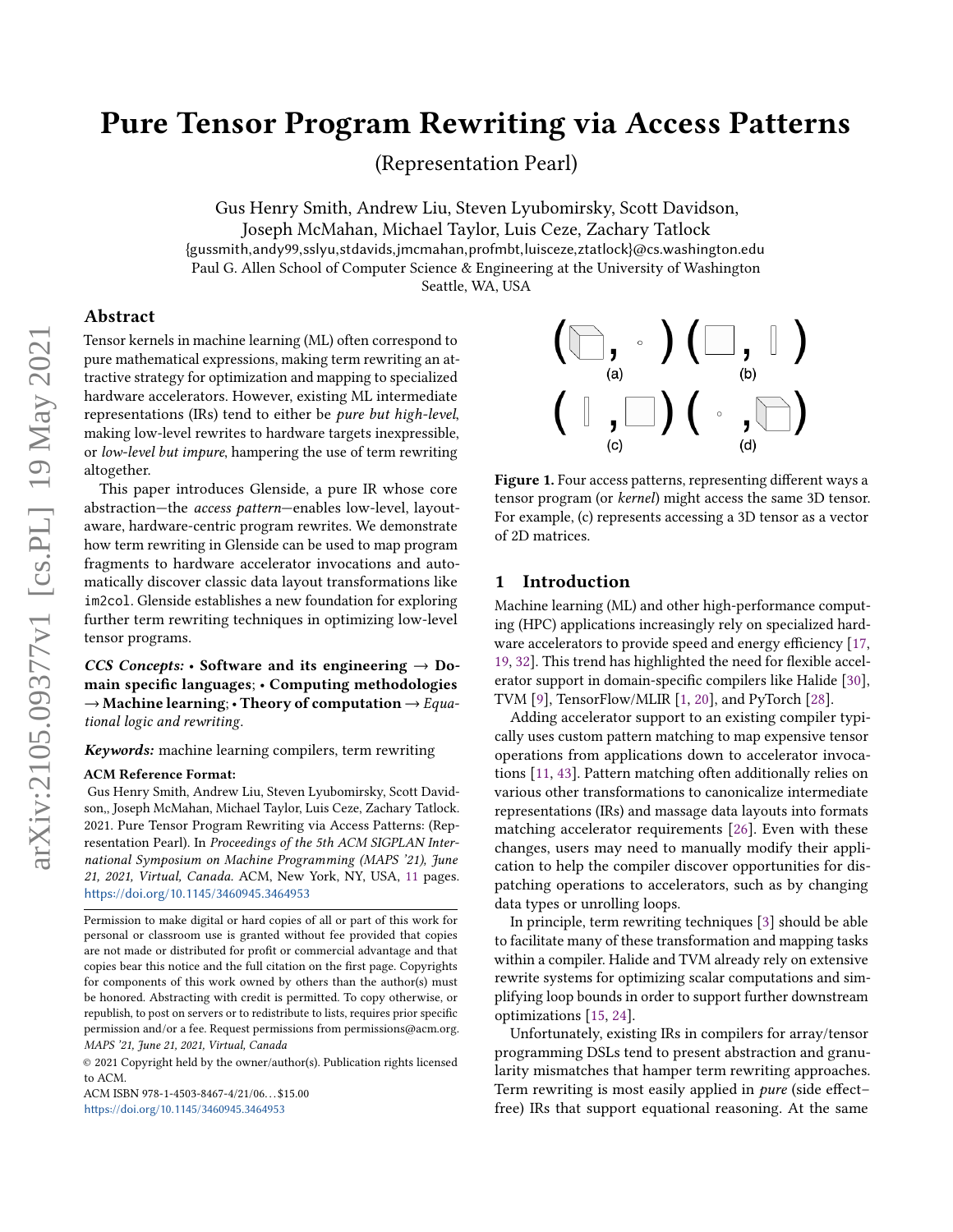time, mapping to accelerators requires considering low-level hardware details like data layout. Existing pure IRs for ML frameworks are used primarily for high-level transformations (e.g., type elaboration and inlining) and do not expose low-level data layout details [\[33\]](#page-9-6). On the other hand, IRs used for crucial lower-level optimizations like operator fusion must support precise reasoning about memory use, and therefore are typically impure, hampering term rewriting.

To help mitigate such impedance mismatches, we present  $Glenside, 1$  $Glenside, 1$  a pure tensor program IR that enables hardwarelevel term rewriting. Glenside is based on a simple access pattern abstraction that supports expressing and reasoning about data layout transformations via syntactic rewrite rules. When combined with standard arithmetic rewrites for pertensor-element computations, access patterns enable implementing complex transformations for accelerator support as compositions of simple rewrites.

Tensors are traditionally characterized by their shape, an -tuple of positive integers indicating the size of each of a tensor's dimensions. Access patterns instead characterize each tensor with two shapes, e.g.,  $((x), (y, z))$ , separating the dimensions which are iterated over from the dimensions which are *computed on*. Figure [1\(](#page-0-0)c) depicts an example where a 3D tensor's first dimension is iterated over and some computation applied to each corresponding 2D matrix.

We demonstrate how Glenside enables implementing representative hardware-level transformation via term rewriting, including mapping computations to systolic arrays [\[17\]](#page-8-0) (a common hardware module in ML accelerators) and automatically discovering the im2col data layout transformation [\[7\]](#page-8-8), which enables mapping 2D convolutions to matrix multiplication hardware. In particular, by employing equality saturation [\[42\]](#page-9-7), these transformations "fall out for free" (i.e., without any carefully crafted rewrite orderings [\[41\]](#page-9-8)), from a handful of general rewrites concerning tensor transposition, Cartesian product, dot product, etc., expressed in terms of access patterns.

To summarize, our contributions include:

- Access patterns, a tensor representation that employs a simple, extended tensor shape type to distinguish iteration and computation dimensions
- The Glenside IR, a pure compiler IR that facilitates term rewriting to enable support for specialized accelerators
- A library of generic rewrites over Glenside programs
- Case studies demonstrating how Glenside enables automatically discovering key transformations for mapping applications to custom accelerators via equality saturation with the egg [\[42\]](#page-9-7) library.

The rest of the paper is organized as follows: Section [2](#page-1-1) provides background and briefly surveys closely related work. Section [3](#page-2-0) motivates Glenside via a running example exploring pure matrix multiplication. Section [4](#page-3-0) details the design

<span id="page-1-0"></span><sup>1</sup>Publicly available at <https://github.com/gussmith23/glenside>.

and implementation of Glenside. Section [5](#page-4-0) details case studies showing the potential benefits of Glenside's term rewriting approach to low-level tensor program transformations.

# <span id="page-1-1"></span>2 Background and Related Work

Glenside is designed to help target tensor hardware accelerators and builds on past work in tensor IRs and term rewriting.

#### 2.1 Machine Learning Accelerators

A variety of accelerators [\[12,](#page-8-9) [17,](#page-8-0) [21,](#page-8-10) [22,](#page-8-11) [25\]](#page-9-9) have been developed to provide efficient implementations of tensor operators for ML applications. These devices accelerate tensor operators through hardware parallelism, simultaneously applying related operations across many tensors in the accelerator's memory (which are often laid out according to custom rules that facilitate hardware optimization). Tensor program compilers must translate expensive application code fragments down to accelerator invocations that adhere to these layout rules, which often involves both (a) higher-level transformations like tensor reshaping to match accelerator size bounds and loop unrolling to expose optimization opportunities, and (b) lower-level transformations like operator fusion and im2col to match accelerator calling conventions and even implement different operations using the same accelerator, e.g., on systolic arrays [\[7,](#page-8-8) [16\]](#page-8-12).

## 2.2 Tensor IRs and Compilers

Tensor compilers for ML and HPC applications strive to balance clear, high-level operator semantics and support for the low-level optimizations necessary to target specialized accelerators. Halide [\[31\]](#page-9-10) achieves this balance by separating operator specifications (what is computed) from schedules (how, when, and where each output element is generated). This style of separation has proven highly effective across both application domains and hardware targets; numerous compilers including TVM [\[8\]](#page-8-13), FireIron [\[14\]](#page-8-14), LIFT [\[35\]](#page-9-11), and Accelerate [\[5\]](#page-8-15) follow variations of this strategy.

The specification/schedule separation approach allows the same high-level program (specification) to be flexibly optimized for and mapped to different hardware targets by applying different schedules. From this perspective, schedules represent different rewriting strategies to explore various loop ordering and memory layouts; in LIFT and Accelerate these take the form of functional combinators closely related to Glenside's approach. As in classic term rewriting, experts must often carefully craft schedules for each target to achieve the best performance and mitigate phase ordering challenges [\[41\]](#page-9-8), though recent projects have produced promising results in automatic scheduling [\[2,](#page-8-16) [10,](#page-8-17) [45\]](#page-9-12).

Other tensor IRs like TACO [\[18\]](#page-8-18), Keops [\[6\]](#page-8-19), and COMET [\[37\]](#page-9-13) rely on *index notation*<sup>[2](#page-1-2)</sup> to concisely express tensor operators

<span id="page-1-2"></span><sup>&</sup>lt;sup>2</sup>Index notation is closely related to "Einstein notation" where reduction indices are implicit.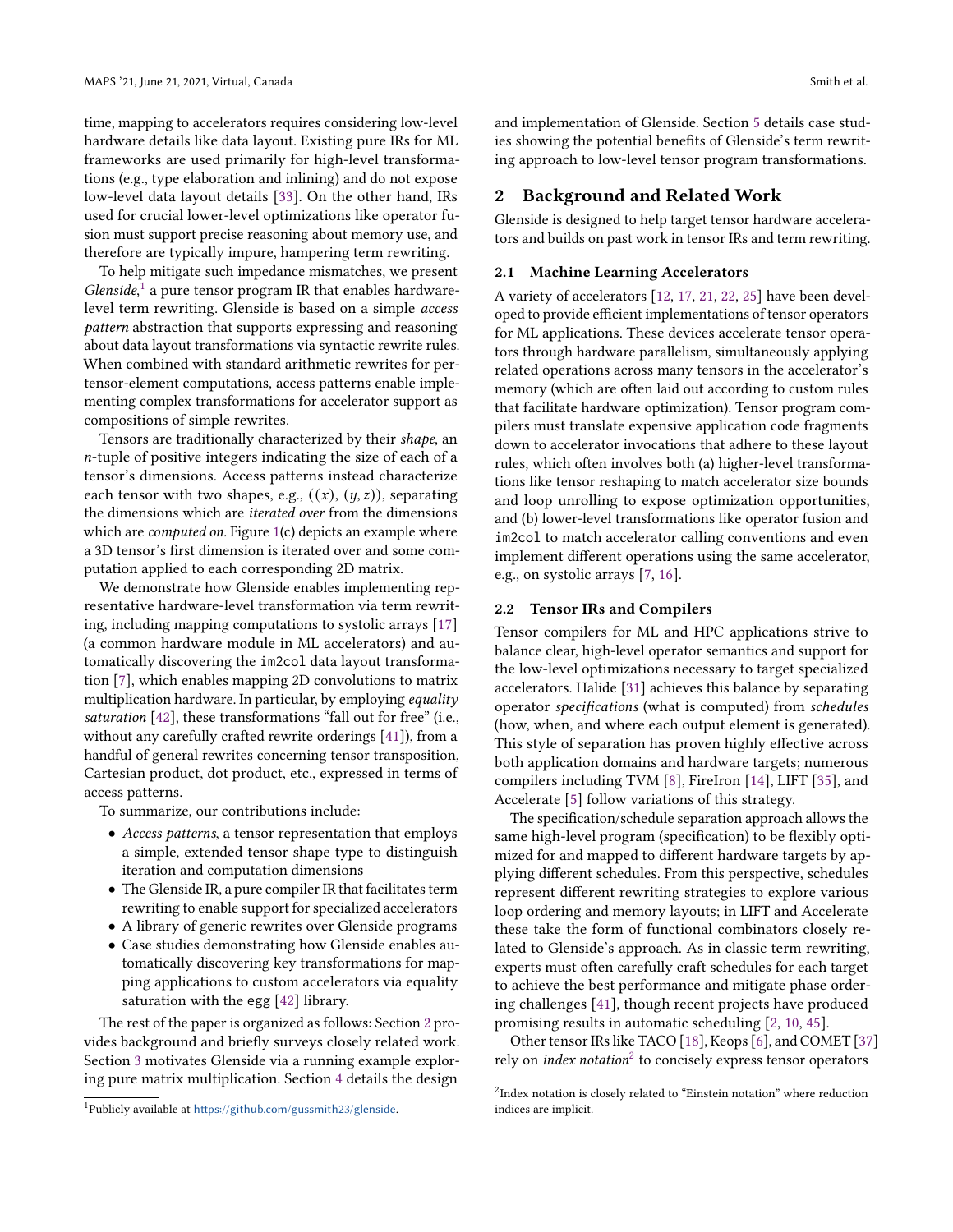and simplify optimization by uniformly representing peroutput-element computations. These approaches also rely on rewriting passes to generate kernel implementations specialized to tensor sparsity / density, operator combinations arising in the source application, and details of the target hardware. In Section [3](#page-2-0) we discuss some of the tradeoffs of these approaches with respect to other rewriting strategies.

Finally, polyhedral compilers [\[34\]](#page-9-14) like Tensor Comprehensions [\[39\]](#page-9-15) and Tiramisu [\[4\]](#page-8-20) optimize loop-filled programs by modeling loop nests as polyhedra and applying geometric transformations. The polyhedral approach exploits regular loop structure, but is also restricted to geometrically affine transformations. In contrast, term rewriting is neither guided nor restricted by geometric constraints, making these approaches broadly complementary.

## 2.3 Term Rewriting and Equality Saturation

Term rewriting is a classic program optimization technique [\[3\]](#page-8-6) that relies on iteratively applying rewrite rules of the form  $\ell \rightarrow r$ : when part of a program matches the pattern  $\ell$  under substitution  $\sigma$ , it is rewritten into  $\sigma(r)$ . This approach is ubiquitous, frequently used in both mainstream and DSL compilers to implement features including preprocessing, strength reductions, and peephole optimizations [\[13\]](#page-8-21).

Classic term rewriting systems where rewrites are applied destructively suffer phase ordering problems [\[41\]](#page-9-8): the order in which rewrites are applied can enhance or severely diminish performance. Recent work has shown how program synthesis can help address this challenge in peephole optimizers like Halide's scalar expression rewriter [\[24\]](#page-9-5).

Advances in alternate rewriting techniques like equality saturation [\[36\]](#page-9-16) also mitigate phase ordering by exploiting the e-graph data structure from SMT solvers to repeatedly apply all rewrites simultaneously, thus obviating rule ordering considerations. In particular, the egg library [\[42\]](#page-9-7) has been used to develop new synthesis and optimization tools across diverse domains [\[23,](#page-9-17) [27,](#page-9-18) [40\]](#page-9-19), including DSP compiler vectorization [\[38\]](#page-9-20) and tensor computation graphs [\[44\]](#page-9-21).

Glenside provides the first tensor IR amenable to equality saturation by introducing access patterns to provide pure, higher order tensor kernel combinators that support rankpolymorphism without the need for binding structures like anonymous functions or index notation.

# <span id="page-2-0"></span>3 From Pure **matMul** to IR Design Goals

Applying functional programming techniques and term rewriting to tensor IRs requires careful design. For example, we must ensure that operators be compositional with respect to tensor shapes and that the representation support generic rules within the target rewrite engine. To highlight such constraints and motivate access patterns in Glenside, this section illustrates potential pitfalls with a simple matrix multiplication example.

#### <span id="page-2-2"></span>3.1 Pure Matrix Multiplication

We write f64 for the type of 64-bit floats and [A] for vectors over type A. Using this notation, we can specify operators like dot product and 2D matrix transpose as:

$$
dotProd : [f64] * [f64] -> f64
$$
  
\n $trans2 : [[f64]] -> [[f64]]$ 

Implementing 2D matrix multiplication on inputs  $P$  and  $Q$  requires computing an output matrix R where  $R_{ij} = \sum_k P_{ik} Q_{ki} =$  $\overline{P}_i \cdot Q_i^T$ . The need to compute dotProd for every pair of a row from  $P$  and a column from  $Q$  suggests map and Cartesian product operators which we might specify with:

> map :  $(A \rightarrow B) * [A] \rightarrow [B]$ cartProd :  $[A] * [B] \rightarrow [A * B]$

Naively, we can almost implement matrix multiplication as:

 $mathU(P, Q) :=$ map(dotProd, cartProd(P, trans2(Q)))

However, the result type will have been flattened to just [f64], making it impossible to compose with other matrix operators that expect [[f64]] inputs.

Our first problem is that the cartProd specification above "forgets" the shape of its arguments. We could change this specification to arrange the output as a matrix:

$$
cartProd2D : [A] * [B] \rightarrow [[A * B]]
$$

But this result type prevents directly mapping dotProd.<sup>[3](#page-2-1)</sup> Now the problem is that map only applies a computation by iterating over the first (outermost) dimension of a tensor. If we specialize map to iterate over the second dimension:

mapAt2 : 
$$
(A \rightarrow B) * [[A]] \rightarrow [[B]]
$$

then we can implement a compositional matMul operator that correctly produces results of type [[f64]] as:

 $mathU(P, Q) :=$ mapAt2(dotProd, cartProd2D(P, trans2(Q)))

#### 3.2 Glenside Design Constraints and Goals

This style of pure, higher-order functional program representation enables term rewriting and equational reasoning via rules like:

$$
\begin{aligned}\n\text{dotProd}(P, Q) &\leftrightarrow \text{dotProd}(Q, P) \\
\text{trans2}(\text{trans2}(P)) &\leftrightarrow P \\
\text{map}(f, \text{map}(g, P)) &\leftrightarrow \text{map}(f \circ g, P) \\
\text{mapAt2}(f, \text{trans2}(P)) &\leftrightarrow \text{trans2}(\text{mapAt2}(f, P))\n\end{aligned}
$$

However, some of these rules depend on the shapes of dimension-specific operators aligning. What happens when

<span id="page-2-1"></span><sup>&</sup>lt;sup>3</sup>This simple type does not specify how cartProd2D orders its output relative to its input vectors. We assume the order expected for matrix multiplication.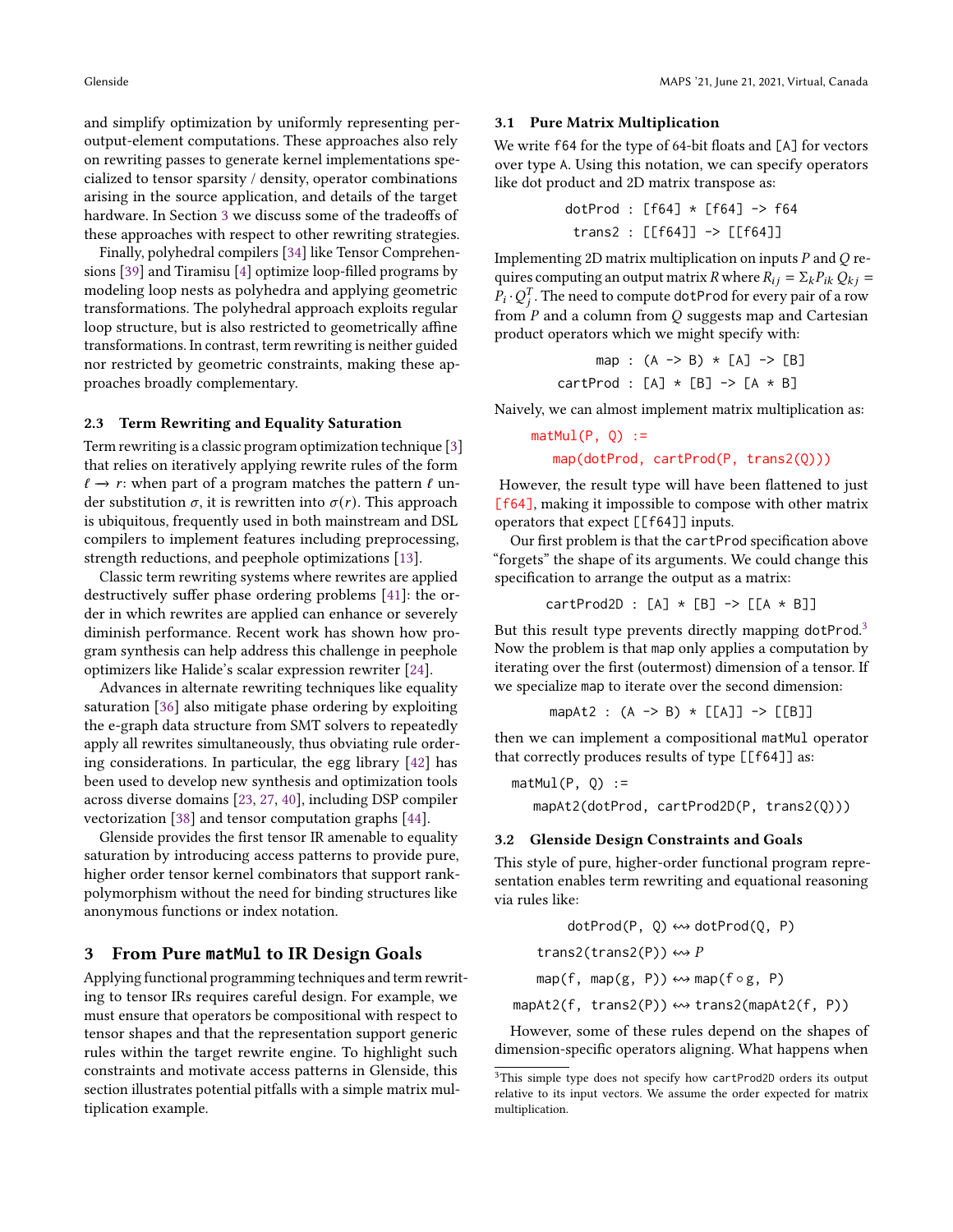we need to support higher-dimensional tensors? Without a mechanism to abstract which dimensions of a tensor are being iterated as opposed to computed over, we would have to generate versions of each rule for every combination of dimensions. Worse, these problems do not only affect rewrite rules; they also lead to code blowup just to specify all the variants of tensor kernels that arise in practice.

One strategy to address these challenges is adding support for anonymous functions ("lambdas"), currying, and closures to the tensor program representation. These features can provide sufficient flexibility to handle shape alignment issues that otherwise may require dimension-specific operators like cartProd2D and mapAt2 above. For example, given curried versions of dotProd and map, we could have used such features to implement a curried matMul as:

 $mathU \cdot P Q :=$ 

map'  $(\lambda r \Rightarrow$  map' (dotProd' r) (trans2 0)) P

Alternatively, some IRs rely on index notation for even pithier implementations like:

#### $mathU(P,Q)[i,j] := dotProd(P[i], trans2(Q)[j])$

Unfortunately, these approaches all rely on some form of name binding which can significantly complicate term rewriting. Rewriting under binders, whether explicitly in the form of lambdas or implicitly with index notation, requires additionally analyzing the potential contexts (what names are bound to) of every subexpression. While it is still technically possible to apply state-of-the-art rewrite engines like egg [\[42\]](#page-9-7) via explicit variable substitution rules and free variable analyses, we have found the additional complexity and rewrite search space blow up substantially eliminate the potential advantages of term rewriting in such IR designs.

All the above constraints inform Glenside's key design goal: providing an IR that flexibly supports specifying and composing higher-order tensor operators<sup>[4](#page-3-1)</sup> over arbitrary dimensions while still enabling high-performance term rewriting techniques like equality saturation. In the rest of this paper, we show how access patterns enable achieving these goals with a focus on applications to mapping application fragments down to specialized hardware accelerators.

## <span id="page-3-0"></span>4 Glenside

This section details Glenside's implementation, focusing on its core abstraction, access patterns. We use Section [3'](#page-2-0)s matrix multiplication as a running example throughout.

## 4.1 Access Patterns

Access patterns encode common tensor IR patterns where some tensor dimensions are iterated over (accessed) while others are *computed on.*<sup>[5](#page-3-2)</sup> Section [3'](#page-2-0)s matMul example *iterates*  over dimension 0 of input  $P$ , while *computing on* dimension 1, effectively viewing  $P$  as a 1D vector of 1D vectors.

Access patterns are specified by their shape  $-$  a pair of tuples of positive integers  $(S_A, S_C)$ . An access pattern of shape  $(S_A, S_C)$  is, in turn, a tensor T whose shape is given by the concatenation of the access pattern shape tuples  $S_A$  ++  $S_C$ ; we refer to  $S_A$  and  $S_C$  as the *access* and *compute* dimensions of  $T$ , respectively.

Access patterns represent the view of an  $(|S_A| + |S_C|)$ – dimensional tensor as a tensor of shape  $S_A$ , each of whose elements has shape  $S_C$ . For an access pattern T of shape  $(S_A, S_C)$  where  $|S_A| = n_A$ , we use the syntax (access T  $n_A$ ) to represent  $T$  in Glenside. For example, if a 2D matrix  $T$  has shape  $(m, n)$ , then the Glenside expression (access  $T$  1) yields an access pattern of shape  $((m), (n))$ .

The matrix multiplication example from Section [3](#page-2-0) directly accesses the rows of  $P$ , but uses trans2 to iterate over the columns of Q. Instead of requiring an explicit transpose operator, Glenside provides access pattern transformers.

## 4.2 Access Pattern Transformers

Access pattern transformers manipulate one or more access patterns to produce a new access pattern, allowing Glenside to support more complex patterns like slicing, transposing, and interleaving. Table [1](#page-4-1) lists Glenside's transformers.

To produce an access pattern representing the columns of  $Q$  for matrix multiplication, we employ the transpose transformer. It takes an access pattern and a list of dimension indices, and rearranges the dimensions of the access pattern in the order specified by the indices. If  $Q$  has shape  $(N, 0)$ , (transpose (access  $Q$  1) (list 1 0)) produces an access pattern of shape  $((O), (N))$ .

The cartProd transformer takes access patterns of shapes  $((a_0, \ldots, a_n), (c_0, \ldots, c_p))$  and  $((b_0, \ldots, b_m), (c_0, \ldots, c_p))$  respectively, and produces an access pattern of the shape  $((a_0, \ldots, a_n, b_0, \ldots, b_m), (2, c_0, \ldots, c_p)),$  where  $(2, c_0, \ldots, c_p)$ represents a 2-tuple of the input access patterns' compute dimensions. The access dimensions of the input access patterns are simply concatenated. In the matrix multiplication example, the Cartesian product of the rows of  $P$  with the columns of Q is an access pattern of shape  $((M, O), (2, N)),$ where the second shape represents a 2-tuple of a row from  $P$  with a column from  $Q$ .

We have nearly re-implemented matrix multiplication example in Glenside. The final step is to implement the dot product, for which Glenside uses access pattern operators.

#### 4.3 Access Pattern Operators

Operators are the only Glenside constructs which perform computation. They are invoked only in compute expressions, which map the operator over the compute dimensions of an access pattern. For an input access pattern  $A$  of shape  $((s_0, \ldots, s_{m-1}), (s_m, \ldots, s_n))$ , and an operator  $f$  with type  $(s_m, \ldots, s_n) \rightarrow (s'_{m'}, \ldots, s'_{n'})$ , the result of (compute f

<span id="page-3-2"></span><span id="page-3-1"></span> $^4\mathrm{As}$  map and mapAt2 in Section [3.1](#page-2-2) illustrate, an IR can support higher-order operators without necessarily providing lambdas, currying, or closures. <sup>5</sup>This is similar to NumPy's concept of *universal functions*.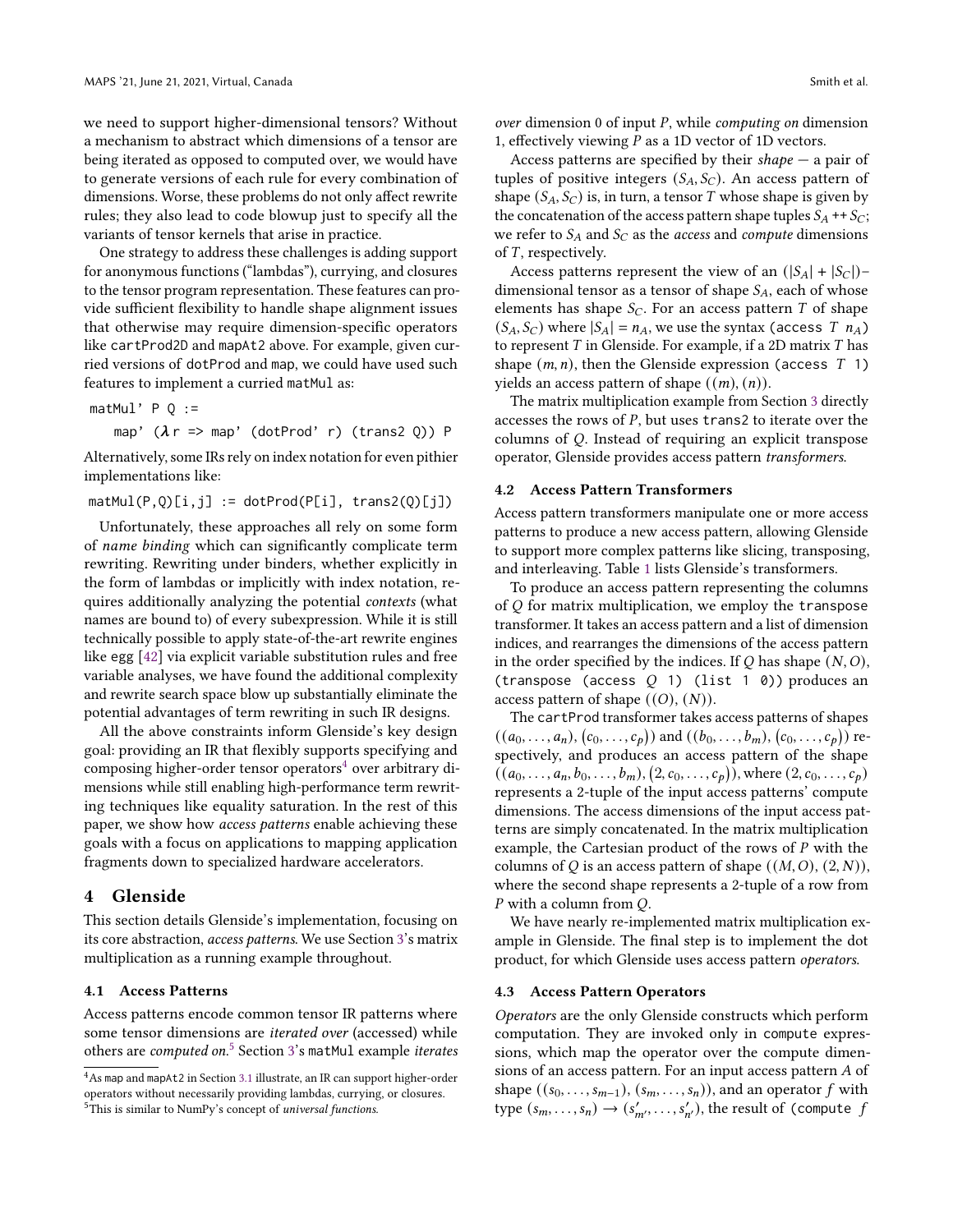<span id="page-4-1"></span>

| Transformer | Input(s)                                                                                                                                    | Output Shape                                                               |
|-------------|---------------------------------------------------------------------------------------------------------------------------------------------|----------------------------------------------------------------------------|
| access      | $((a_0, \ldots), (\ldots, a_n))$ and non-negative integer <i>i</i>                                                                          | $((a_0, \ldots, a_{i-1}), (a_i, \ldots, a_n))$                             |
| transpose   | $((a_0,\ldots),(\ldots,a_n)), \ell$ (a permutation of $(0,\ldots,n-1))$ )                                                                   | $((a_{\ell_0},),(,a_{\ell_n}))$                                            |
| cartProd    | $((a_0, \ldots, a_n), \quad (c_0, \ldots, c_p)), \quad ((b_0, \ldots, b_m), ((a_0, \ldots, a_n, b_0, \ldots, b_m), (2, c_0, \ldots, c_p)))$ |                                                                            |
|             | $(c_0,\ldots,c_p))$                                                                                                                         |                                                                            |
| windows     | $((a_0, \ldots, a_m), (b_0, \ldots, b_n)),$                                                                                                 | $((a_0, \ldots, a_m, b'_0, \ldots, b'_n), (w_0, \ldots, w_n)),$            |
|             | window shape $(w_0, \ldots, w_n)$ , strides $(s_0, \ldots, s_n)$                                                                            | where $b'_i = [(b_i - (k_i - 1))/s_i]$                                     |
| slice       | $((a_0,), (, a_n)),$                                                                                                                        | $((a'_0,), (, a'_n))$                                                      |
|             | dimension index d, bounds $(l, h)$                                                                                                          | with $a'_i = a_i$ except $a'_j = h - l$                                    |
| squeeze     | $((a_0,), (, a_n))$ , index d where $a_d = 1$                                                                                               | $((a_0,\ldots),(\ldots,a_n))$ with $a_d$ removed                           |
| flatten     | $((a_0, \ldots, a_m), (b_0, \ldots, b_n))$                                                                                                  | $((a_0\cdots a_m), (b_0\cdots b_n))$                                       |
| reshape     | $((a_0, \ldots, a_m), (b_0, \ldots, b_n)),$                                                                                                 | $((c_0, \ldots, c_p), (d_0, \ldots, d_q)),$                                |
|             | access pattern shape literal $((c_0, , c_p), (d_0, , d_q))$                                                                                 | if $a_0 \cdots a_m = c_0 \cdots c_p$ and $b_0 \cdots b_n = d_0 \cdots d_q$ |
| pair        | two access patterns of shape $((a_0, \ldots), (\ldots, a_n))$                                                                               | $((a_0,), (2,, a_n))$                                                      |

Table 1. Glenside's access pattern transformers.

<span id="page-4-2"></span>Table 2. Glenside's access pattern operators.

| Operator                             | Type                                   | Description       |
|--------------------------------------|----------------------------------------|-------------------|
| reduceSum $( \dots ) \rightarrow ()$ |                                        | sum values        |
| reduceMax $( \dots ) \rightarrow ()$ |                                        | max of all values |
| dotProd                              | $(t, s_0, \ldots, s_n) \rightarrow ()$ | eltwise mul; sum  |

A) will have shape  $((s_0, \ldots, s_{m-1}), (s'_{m'}, \ldots, s'_{n'}))$ ; that is, a compute expression cannot change the access dimensions of the input access pattern. Table [2](#page-4-2) lists the operators in Glenside.

Recall where we are in converting our matrix multiplication example: we have accessed the rows of  $P$  and the columns of  $Q$  and taken their Cartesian product, resulting in an access pattern of shape  $((M, O), (2, N))$ , and we need now to compute the dot product of these row-column pairs. In Glenside, the dotProd operator (see Table [2\)](#page-4-2) does just that. To compute the dot product over our row-column pairs, we need only to apply compute dotProd to our access pattern, to produce an access pattern with final shape  $((M, N), ()$ . The entire Glenside specification of matrix multiplication is shown in Figure [2b.](#page-5-0)

# <span id="page-4-0"></span>5 Case Studies

To demonstrate Glenside's utility, we first show how it enables concise specifications of several critical ML kernels (Section [5.1\)](#page-4-3). We then show how Glenside's pure, binderfree representation enables mapping kernels to an example accelerator via direct application of generic rewrite rules (Section [5.2\)](#page-5-1). Finally, we highlight how Glenside enables the flexible mapping of larger, more diverse kernels to our accelerator, utilizing the power of equality saturation to automatically discover a variety of program transformations. Specifically, we show how Glenside can automatically map

convolutions to matrix multiplications (Section [5.3\)](#page-6-0) and automatically map large matrix multiplications into a sequence of smaller matrix multiplications (Section [5.4\)](#page-7-0).

## <span id="page-4-3"></span>5.1 Representation of Common ML Kernels

Figure [2](#page-5-0) lists the Glenside specifications of three common ML kernels: 2D convolution, matrix multiplication, and max pooling. Below, we discuss the specifications of 2D convolution and max pooling; see Section [4](#page-3-0) for a description of matrix multiplication.

2D Convolution. 2D convolution (conv2d) is a core kernel in deep learning, defined element-by-element over tensors storing activations  $A$ , strides  $S$ , and weights  $W$  as:

out[*n*, *o*, *x*, *y*] =  
\n
$$
\sum_{dx,dy,c} (A[n,c,S[0] \cdot x + dx, S[1] \cdot y + dy] \cdot W[o,c,dx,dy])
$$

where  $n$  indexes the output batch,  $o$  indexes output channels,  $x/y$  index spatial dimensions,  $dx/dy$  index the convolutional window spatial dimensions, and  $c$  indexes input channels. 2D convolution slides each of the  $o$  filters of shape  $(c, dx, dy)$ through each possible  $(c, dx, dy)$ –shaped window of the input images. At each of these locations, an elementwise multiplication and reduction sum is computed.

The Glenside specification of conv2d is shown in Fig-ure [2a.](#page-5-0) We access the weights as a vector of  $O$  filters and the activations as a vector of  $N$  images. We leave the filters as they are, but form windows of shape  $(C, K_h, K_w)$ over the activations using the windows access pattern transformer (Table [1\)](#page-4-1). This produces an access pattern of shape  $((N, 1, H', W'), (C, K_h, K_w)),$  i.e., a batch of "images" of new spatial shape  $(H', W')$ , where every location is a window of the original input. Finally, we take the Cartesian product of the filters and the windows, compute their dot product, and squeeze and transpose the output into the correct layout.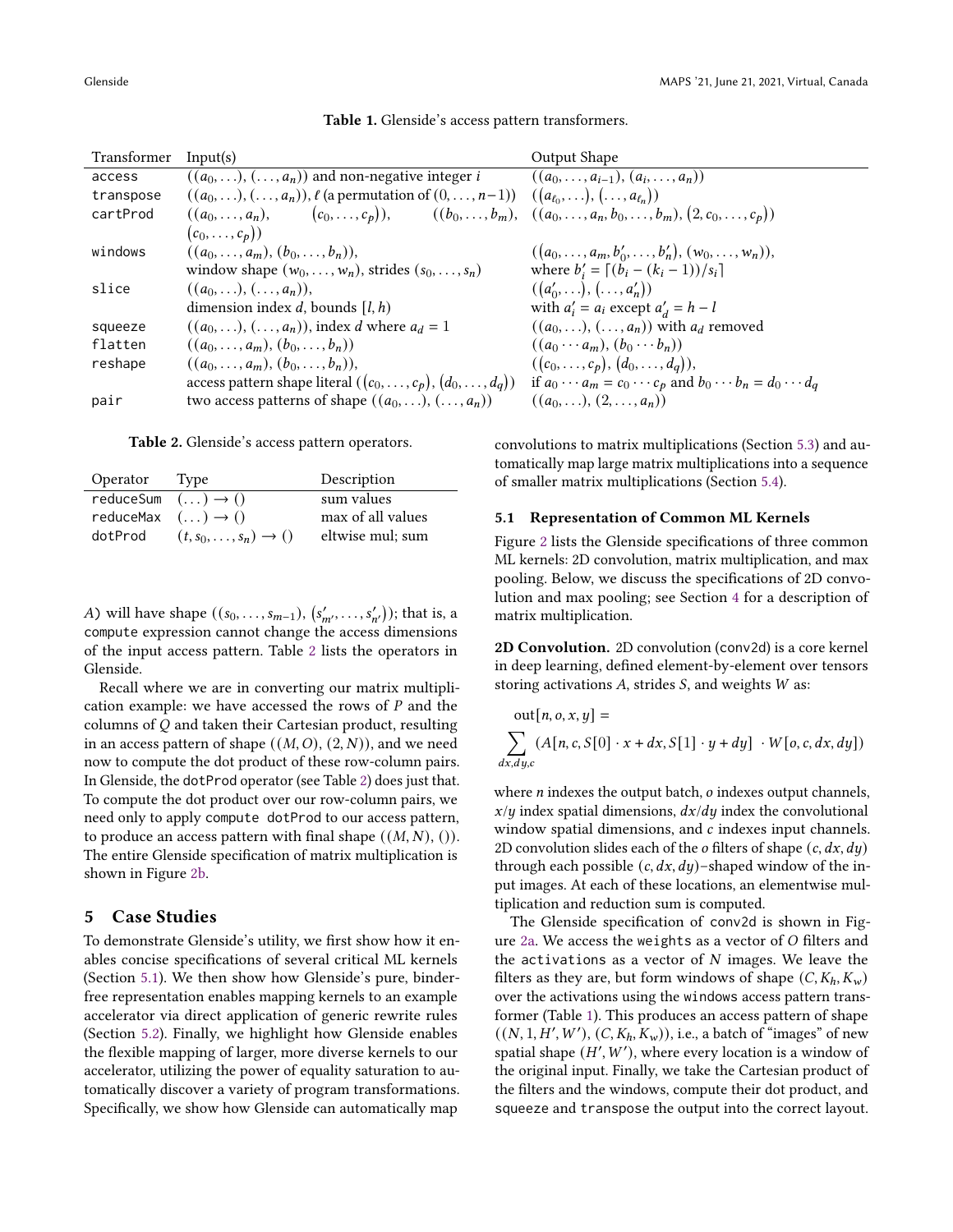```
(transpose ; ((N, O, H', W'), () )(squeeze
                                   , W', O), ())
 (compute dotProd
                                     , W', O), ())
  (\text{cartProd} ; ((N, 1, H', W', O), (2, C, K_h, K_w))(windows ; ((N, 1, H', W'), (C, K_h, K_w))(access activations 1) ; ((N), (C, H, W))(shape C Kh Kw)
    (shape 1 Sh Sw))
   (access weights 1))) ; ((O), (C, K_h, K_w))1)
(list 0 3 1 2))
                    (a) 2D convolution.
                                                        (compute dotProd ; ((M,O),())( \text{CartProd} ; ((M, O), (2, N))(access activations 1) ; ((M), (N))(transpose ; ((O), (N))(access weights 1) ;(N), (O))(list 1 0))))
                                                                      (b) Matrix multiplication.
                                                        (compute reduceMax
                                                                                         , W', ())
                                                         (windows ; ((N, C, H', W'), (K_h, K_w))(access activations 2) ; ((N, C), (H, W))(shape Kh Kw)
                                                          (shape Sh Sw)))
                                                                         (c) Max pooling.
```
Figure 2. Common tensor kernels from machine learning expressed in Glenside. Lines containing access patterns are annotated with their access pattern shape. N is batch size;  $H/W$  are spatial dimension sizes;  $C/O$  are input/output channel count;  $K_h/K_w$ are filter height/width;  $S_h/S_w$  are strides.

Max Pooling. Max pooling, commonly used in ML to condense intermediate activations, is defined as:

 $out[n, c, x, y] =$  $\max(\text{activations}[n, c, \text{strides}[0] \cdot x + dx, \text{strides}[1] \cdot y + dy])$  $dx, dy$ 

Max pooling slides a window of shape  $(dx, dy)$  over all possible locations within the spatial (i.e.,  $x$  and  $y$ ) dimensions. At each window location, it reduces the window to a scalar with the max operator. The Glenside specification merely applies reduceMax over each two-dimensional window.

Discussion. Glenside separates the computation from the data access patterns in these kernels while exposing the simplicity of their computation—and the relative complexity of their data access. In all three kernels, the computation can be described with a single operator; most of the specification entails setting up the data access pattern.

Furthermore, Glenside exposes similar structure between kernels; for example, both conv2d and matrix multiplication feature the expression (compute dotProd (cartProd ...)). At their core, these kernels are performing the same computation, but with different patterns of data access. In Section [5.3,](#page-6-0) we exploit this similarity in structure when mapping kernels to hardware.

These kernels highlight the expressive power of access patterns. Consider the use of windows in conv2d and max pooling. Both kernels form windows differently: conv2d forms three-dimensional windows over the channels, height, and width dimensions, while max pooling forms two-dimensional windows over the height and width. Rather than passing configuration parameters to windows, Glenside attaches this information to the tensors themselves.

<span id="page-5-2"></span>(compute dotProd (cartProd ?a0 ?a1)) =⇒ (systolicArray ?rows ?cols ?a0 (access (transpose ?a1 (list 1 0)) 0)) where ?a0 is of shape ((?batch), (?rows)) and ?a1 is of shape ((?cols), (?rows))

Figure 3. Our rewrite rewriting matrix multiplication to a systolic array invocation.

#### <span id="page-5-1"></span>5.2 Mapping **matMul** to Accelerators

Glenside can be used to uncover opportunities to invoke accelerator components. Consider a weight-stationary systolic array, a common matrix multiplication architecture. A weight-stationary systolic array with  $r$  rows and  $c$  columns takes two lists of length- $r$  vectors (the activations and weights, respectively), pairing each vector from one list with each vector from the other, and computes a dot product over each pair. The second list contains  $c$  vectors, while the first can be of any length.

Glenside's purity allows us to implement this hardware mapping task using a term rewriting system, in which we rewrite a matching program pattern to an invocation of our systolic array. Our rewrite is shown in Figure [3,](#page-5-2) mimicking egg's rewrite syntax. Tokens starting with a question mark (such as ?a0 in Figure [3\)](#page-5-2) are variables in the pattern, bound by the left-hand side (LHS), and then used on the right-hand side (RHS). egg also allows for conditions on rewrites, which we print below our rewrites.

To design our rewrite, we first must design the LHS to match program patterns that resemble the data access pattern and compute pattern of our systolic array. Glenside is eminently suitable for this task, as it can express exactly the data access and computation pattern we described for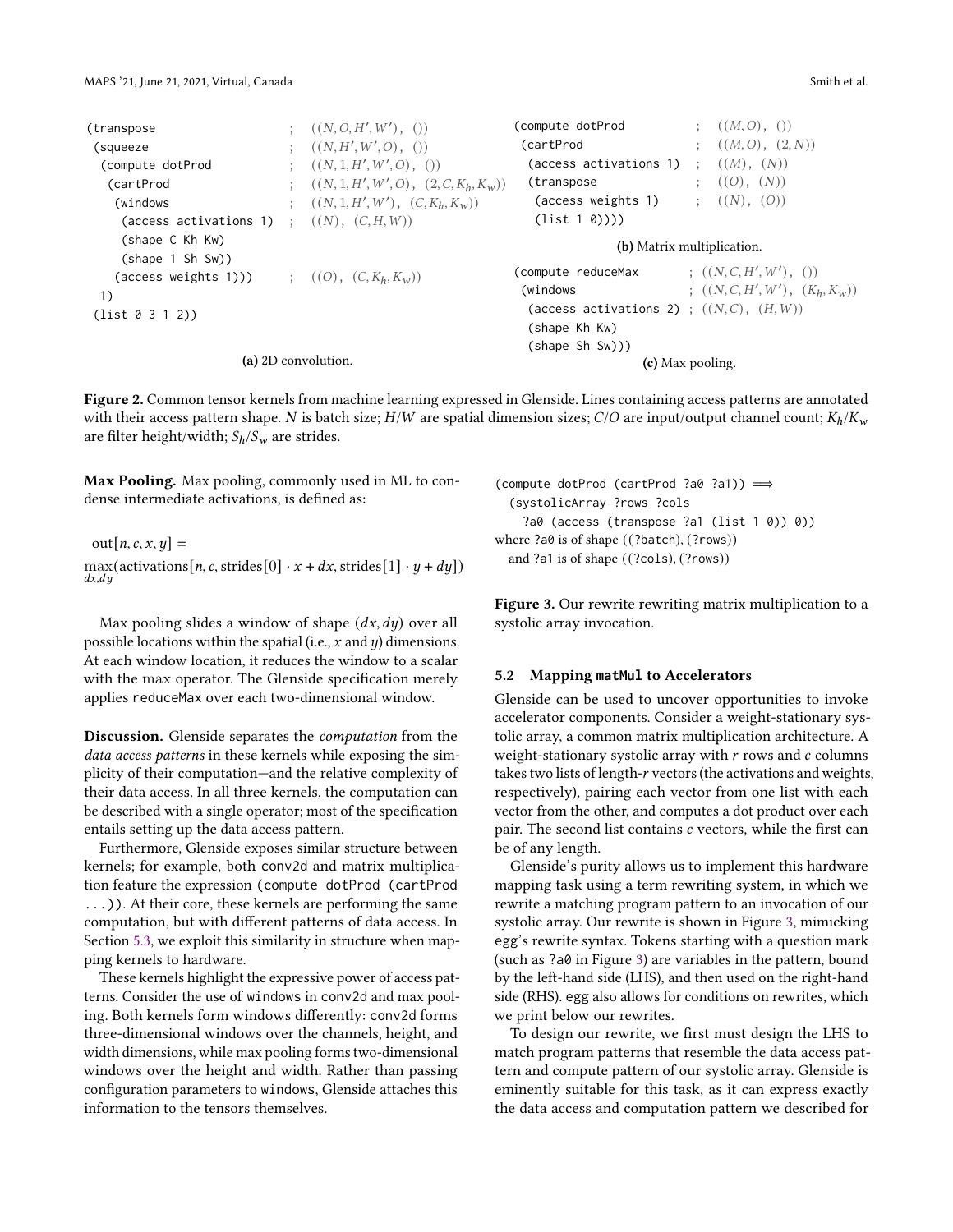```
?a =⇒ (reshape (flatten ?a) ?shape)
(cartProd (reshape ?a0 ?shape0) (reshape ?a1 ?shape1)) =⇒ (reshape (cartProd ?a0 ?a1) ?newShape)
                (compute dotProd (reshape ?a ?shape)) =⇒ (reshape (compute dotProd ?a) ?newShape)
```
Figure 4. Rewrites enabling the discovery of the im2col transformation.

```
(transpose
 (squeeze
  (\text{reshape} \qquad ; \quad ((N, 1, H', W', O), \quad ))(compute dotProd ; ((N \cdot 1 \cdot H' \cdot W', O), 0))
    (cartProd
      (flatten ; ((N \cdot 1 \cdot H' \cdot W'), (C \cdot K_h \cdot K_w))(windows (access activations 1)
                  (shape C Kh Kw) (shape 1 Sh Sw)))
     (flatten ; ((O), (C \cdot K_h \cdot K_w))(access weights 1))))
   ?shape) 1) (list 0 3 1 2))
```
Figure 5. An im2col-transformed conv2d, after the application of the rewrites in Figure [4](#page-6-1) and just before the application of the systolic array rewrite.

the systolic array. Pairing all vectors from one list with all vectors from another and computing the dot product of the pairs is represented as (compute dotProd (cartProd ?a0 ?a1)), binding ?a0 and ?a1 to the input access patterns. We encode the systolic array's constraints on the input shapes as a condition on the rewrite. Patterns which match the LHS are mapped to the RHS; in this case, we introduce a new systolicArray construct to represent the functioning of our systolic array. The shape of the systolic array is given by the ?rows and ?cols parameters, and the inputs are given as access patterns. Note how we also transform the second access pattern to more accurately convey how the actual systolic array hardware accesses the weight tensor: it reads it all at once (hence, (access ... 0)), and expects it to be laid out in transposed form in memory. This added information enabled by Glenside's access patterns—provides richer data layout information, potentially helping future rewrites or code generation steps.

#### <span id="page-6-0"></span>5.3 Flexible Mapping: Discovering **im2col**

The im2col transformation is a data layout optimization which enables computing conv2d on matrix multiplication hardware. The transformation involves instantiating the convolutional windows over the input activations directly in memory [\[7\]](#page-8-8). This leads to data duplication, but the resulting speedup more than offsets that overhead. In this case study, we show how a few general rewrites within Glenside lead to the automatic rederivation of the im2col transformation.

Glenside's representation underscores the structural similarity between conv2d and matrix multiplication, reflected

also by the shared (compute dotProd (cartProd ...)) between conv2d and the LHS of the systolic array rewrite in Figure [3.](#page-5-2) Using this rewrite on conv2d would permit mapping it to the systolic array; however, the restrictions on the shape of ?a0 and ?a1 prevent its application. The systolic array has an activation access pattern of shape  $((a), (b))$  and a weight access pattern of shape  $((c), (d))$ , while conv2d operates over access patterns of shape  $((N, 1, H', W'), (C, K_h, K_w))$ and of  $((O), (C, K_h, K_w))$ , respectively. Transforming the access pattern into a lower-dimensional form would enable the systolic array rewrite.

Figure [4](#page-6-1) shows the rewrites which enable this transformation. We call the first rewrite an exploratory rewrite as it optimistically matches any access pattern expression. It flattens an access pattern and immediately reshapes it back to its original shape, thus preserving equality (see Table [1](#page-4-1) for formal definitions). This exploratory rewrite introduces the flattening necessary to convert the higher-dimensional access patterns of conv2d into the access patterns matched by the systolic array rewrite. However, the reshape operator will still need to be moved before we can fire Figure [3'](#page-5-2)s systolic array rewrite. The second and third rewrites in Figure [4](#page-6-1) take care of this; they implement composition commutativity of reshape with cartProd and compute dotProd, which "bubble" reshape operators up and out of expressions. These rewrites express general properties of these operators and are not specific to this task.

These three rewrites work in concert to map conv2d to a systolic array. First, $6$  the exploratory rewrite flattens and reshapes all access pattern expressions. This includes the inputs to conv2d's cartProd subexpression, which are flattened to shapes  $((N \cdot 1 \cdot H' \cdot W'), (C \cdot K_h \cdot K_w))$  and  $((O),$  $(C \cdot K_h \cdot K_w)$  and reshaped back to their original shapes. Next, the composition commutativity rewrites for cartProd and compute dotProd fire in sequence, bubbling the reshape up through the cartProd and dotProd expressions (shown in Figure [5\)](#page-6-3). Finally, the systolic array rewrite completes the im2col transform. Glenside's equality saturation based rewrite engine discovers these rewrites because the exploratory rewrite fires on every term and no rewrites are missed due to the absence of phase ordering.

<span id="page-6-2"></span> $^6$  Since equality saturation explores rewrites non-destructively, the rewriting order here is purely for explanatory purposes.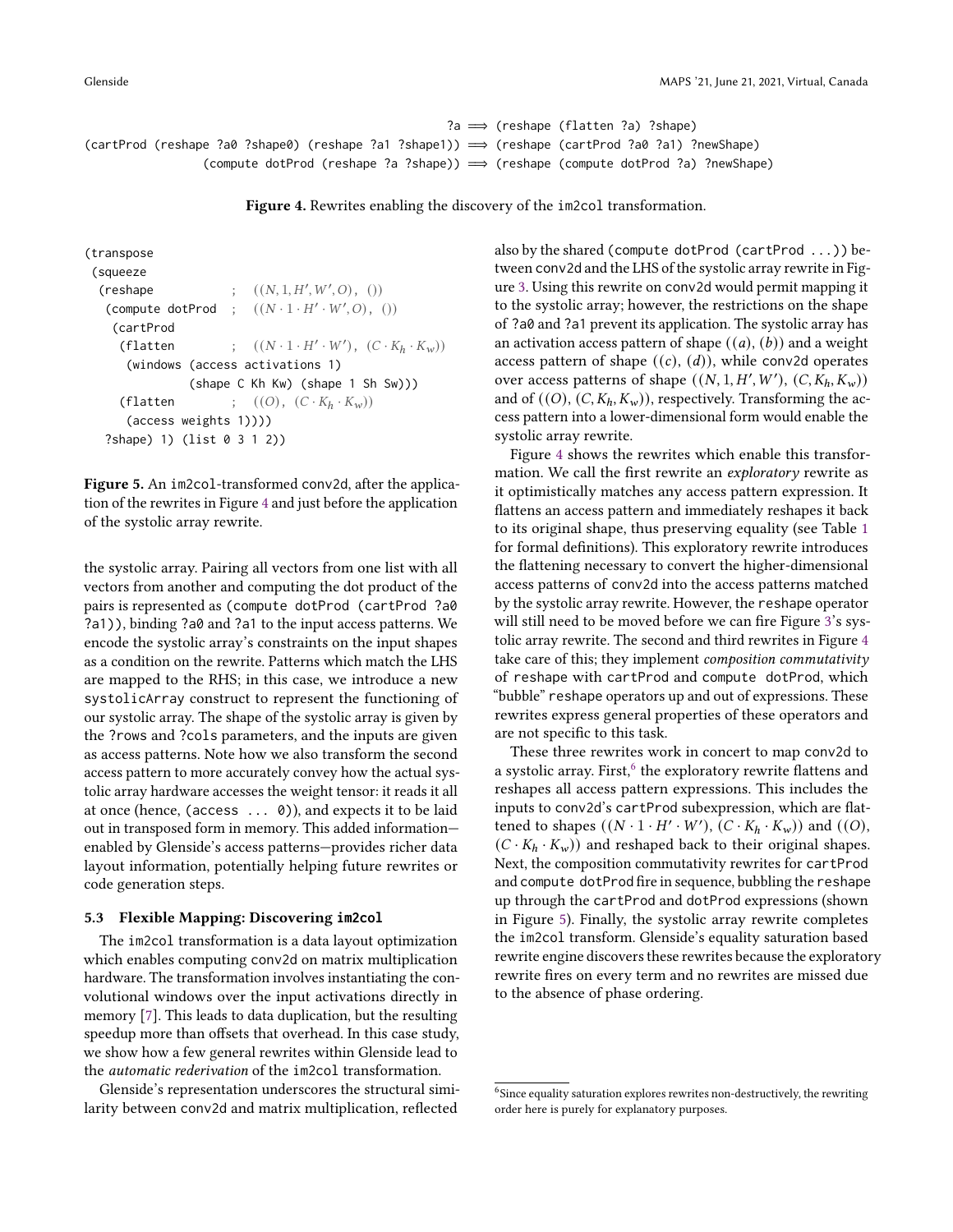```
?a =⇒ (concat (slice ?a ?dim ?b0 ?b1)
              (slice ?a ?dim ?b1 ?b2) ?dim)
```

```
(\text{cartProd ?a (concat ?b0 ?b1 ?dim)) \implies(concat (cartProd ?a ?b0) (cartProd ?a ?b1) ?newDim)
if ?dim is an access dimension
```

```
(cartProd (concat ?a0 ?a1 ?dim0)
          (concat ?a2 ?a3 ?dim1)) \implies(concat (cartProd ?a0 ?a2)
         (cartProd ?a1 ?a3) ?newDim)
if ?dim0 and ?dim1 are the same shape dimension
(compute dotProd (concat ?a0 ?a1 ?dim)) =⇒
```

```
(concat (compute dotProd ?a0)
          (compute dotProd ?a1) ?dim)
if ?dim is an access dimension
```

```
(compute dotProd (concat ?a0 ?a1 ?dim)) =⇒
(compute reduceSum (pair (compute dotProd ?a0)
                          (compute dotProd ?a1)))
```
if ?dim is a shape dimension

Figure 6. Rewrites for blocking matMul.

This example highlights how, with straightforward, generally applicable rewrites defined over Glenside, equality saturation can emergently discover useful transformations that previously required expert insights to apply.

## <span id="page-7-0"></span>5.4 Flexible Mapping: **matMul** Blocking

Equality saturation can also be used with Glenside to emergently discover a matrix multiplication blocking scheme. Matrix multiplication blocking is the common strategy of breaking up a single, large matrix multiplication into smaller multiplications, by multiplying subsets of the input matrices and assembling the results to form the output matrix. This is essential in practice, as systolic arrays are small (often between  $16 \times 16$  and  $256 \times 256$ ) while matrices in ML and HPC applications can be much larger.

As in Section [5.3,](#page-6-0) this transformation follows from an exploratory rewrite and associated "cleanup" rewrites. The exploratory rewrite used for blocking is shown at the top of Figure [6.](#page-7-1) Given an access pattern, this rewrite slices the access pattern into two pieces along a dimension and then concatenates them back together. The dimension as well as the division strategy are configurable. For this example, we assume for simplicity that we run this rewrite on every available dimension, that we divide each dimension perfectly in half, and that all dimensions are powers of 2 in size. Figure [6](#page-7-1) gives rewrites for bubbling the introduced concat operators up through the expression, namely the compositional commutativity of concat with cartProd and compute dotProd.

<span id="page-7-2"></span>

| (concat                                             | $(32,32)$ , ()     |
|-----------------------------------------------------|--------------------|
| (concat                                             | (16, 32), ()       |
| (compute reduceSum                                  | (16, 16), ()       |
| (pair                                               | (16, 16), (2)      |
| (compute dotProd                                    | ; ((16, 16), ))    |
| (cartProd                                           | (16, 16), (2, 16)) |
| (slice                                              | (16), (16)         |
| (slice (access activations 1) $0$ $0$ 16) 1 $0$ 16) |                    |
| (transpose                                          | (16), (16)         |
| (slice                                              |                    |
| $(slice (access weights 1) 0 0 16) 1 0 16)$         |                    |
| (list 1 0))))                                       |                    |
| (compute dotProd                                    | $(16, 16)$ , ()    |
| (cartProd                                           | (16, 16), (2, 16)  |
| (slice                                              | (16), (16)         |
| (slice (access activations 1) 0 16 32) 1 0 16)      |                    |
| (transpose                                          | (16), (16)         |
| (slice                                              | (16), (16)         |
| (slice (access weights 1) 0 16 32) 1 0 16)          |                    |
| $(list 1 0))))$                                     |                    |

Figure 7. A  $32 \times 32$  matMul blocked into  $16 \times 16$  matMuls. Only two of the eight total multiplications are shown.

Starting from the matrix multiplication in Figure [2b,](#page-5-0) assuming input shapes of (32, 32), the exploratory rewrite first slices and concatenates the access patterns at the input of cartProd. Then, using the commutativity rewrites, the resulting concats are bubbled up to produce the final expression in Figure [7.](#page-7-2) The effect of these rewrites is that the single  $32 \times 32$  matMul becomes eight separate  $16 \times 16$  matMuls, which are summed and concatenated to form the full output matrix. This case study demonstrates yet again that Glenside's expressiveness allows a small set of rewrites to produce interesting and useful emergent transformations.

# 6 Conclusion

In this paper, we proposed access patterns as an abstraction to enable equality saturation style term rewriting for low-level tensor program mapping to hardware accelerators. Crucially, access patterns support specifying and composing higherorder, arbitrary dimension tensor operators without the need for binding structures like anonymous functions or index notation. We demonstrated the potential utility of access patterns in the Glenside IR through case studies showing how rewrites in Glenside can automatically uncover common layout transformations like im2col used for accelerator mapping. We are excited for the community to join in further exploring the potential applications of access patterns and to build additional optimizations on Glenside's foundations.

# Acknowledgments

This work was sponsored by the Real Time Machine Learning (RTML) DARPA project, and the Applications Driving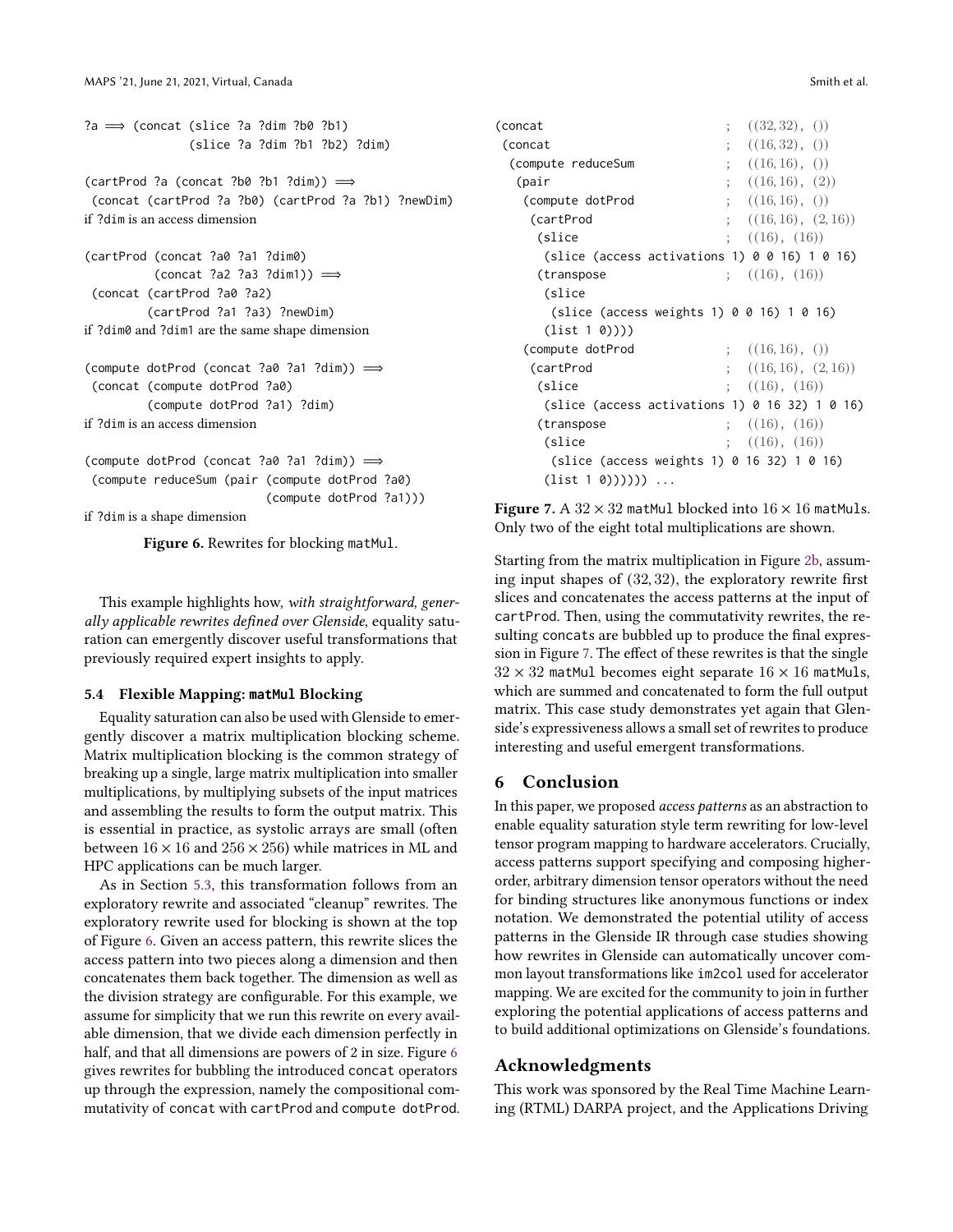Architectures (ADA) and Center for Research in Intelligent Storage and Processing in Memory (CRISP) JUMP Research Centers, co-sponsored by SRC and DARPA. We thank Chandrakana Nandi for her extensive and enthusiastic editing. We also thank Sorawee Porncharoenwase, Luis Vega, and Max Willsey for their helpful comments.

## References

- <span id="page-8-3"></span>[1] Martin Abadi, Paul Barham, Jianmin Chen, Zhifeng Chen, Andy Davis, Jeffrey Dean, Matthieu Devin, Sanjay Ghemawat, Geoffrey Irving, Michael Isard, Manjunath Kudlur, Josh Levenberg, Rajat Monga, Sherry Moore, Derek G. Murray, Benoit Steiner, Paul Tucker, Vijay Vasudevan, Pete Warden, Martin Wicke, Yuan Yu, and Xiaoqiang Zheng. 2016. TensorFlow: A system for large-scale machine learning. In 12th USENIX Symposium on Operating Systems Design and Implementation (OSDI 16). 265–283. [https://www.usenix.org/system/files/conference/osdi16/](https://www.usenix.org/system/files/conference/osdi16/osdi16-abadi.pdf) [osdi16-abadi.pdf](https://www.usenix.org/system/files/conference/osdi16/osdi16-abadi.pdf)
- <span id="page-8-16"></span>[2] Luke Anderson, Andrew Adams, Karima Ma, Tzu-Mao Li, and Jonathan Ragan-Kelley. 2020. Learning to Schedule Halide Pipelines for the GPU. arXiv[:2012.07145](https://arxiv.org/abs/2012.07145) [cs.PL]
- <span id="page-8-6"></span>[3] Franz Baader and Tobias Nipkow. 1998. Term Rewriting and All That. Cambridge University Press. [https://doi.org/10.1017/](https://doi.org/10.1017/CBO9781139172752) [CBO9781139172752](https://doi.org/10.1017/CBO9781139172752)
- <span id="page-8-20"></span>[4] Riyadh Baghdadi, Jessica Ray, Malek Ben Romdhane, Emanuele Del Sozzo, Abdurrahman Akkas, Yunming Zhang, Patricia Suriana, Shoaib Kamil, and Saman Amarasinghe. 2019. Tiramisu: A Polyhedral Compiler for Expressing Fast and Portable Code. 2019 IEEE/ACM International Symposium on Code Generation and Optimization (CGO) (Feb 2019). <https://doi.org/10.1109/cgo.2019.8661197>
- <span id="page-8-15"></span>[5] Manuel M T Chakravarty, Gabriele Keller, Sean Lee, Trevor L. Mc-Donell, and Vinod Grover. 2011. Accelerating Haskell array codes with multicore GPUs. In DAMP '11: The 6th workshop on Declarative Aspects of Multicore Programming. ACM.
- <span id="page-8-19"></span>[6] Benjamin Charlier, Jean Feydy, Joan Alexis Glaunès, François-David Collin, and Ghislain Durif. 2021. Kernel Operations on the GPU, with Autodiff, without Memory Overflows. Journal of Machine Learning Research 22, 74 (2021), 1–6. <http://jmlr.org/papers/v22/20-275.html>
- <span id="page-8-8"></span>[7] Kumar Chellapilla, Sidd Puri, and Patrice Simard. 2006. High Performance Convolutional Neural Networks for Document Processing. In Tenth International Workshop on Frontiers in Handwriting Recognition, Guy Lorette (Ed.). Université de Rennes 1, Suvisoft, La Baule (France). <https://hal.inria.fr/inria-00112631> http://www.suvisoft.com.
- <span id="page-8-13"></span>[8] Tianqi Chen, Thierry Moreau, Ziheng Jiang, Lianmin Zheng, Eddie Yan, Haichen Shen, Meghan Cowan, Leyuan Wang, Yuwei Hu, Luis Ceze, et al. 2018. {TVM}: An automated end-to-end optimizing compiler for deep learning. In 13th {USENIX} Symposium on Operating Systems Design and Implementation ({OSDI} 18). 578–594.
- <span id="page-8-2"></span>[9] Tianqi Chen, Thierry Moreau, Ziheng Jiang, Lianmin Zheng, Eddie Yan, Haichen Shen, Meghan Cowan, Leyuan Wang, Yuwei Hu, Luis Ceze, Carlos Guestrin, and Arvind Krishnamurthy. 2018. TVM: An Automated End-to-End Optimizing Compiler for Deep Learning. In 13th USENIX Symposium on Operating Systems Design and Implementation (OSDI 18). USENIX Association, Carlsbad, CA, 578–594. <https://www.usenix.org/conference/osdi18/presentation/chen>
- <span id="page-8-17"></span>[10] Tianqi Chen, Lianmin Zheng, Eddie Yan, Ziheng Jiang, Thierry Moreau, Luis Ceze, Carlos Guestrin, and Arvind Krishnamurthy. 2018. Learning to Optimize Tensor Programs. In Proceedings of the 32nd International Conference on Neural Information Processing Systems (Carlsbad, CA, USA) (NIPS'18). USENIX Association, USA, 3393–3404.
- <span id="page-8-5"></span>[11] Zhi Chen and Cody Yu. 2020. How to Bring Your Own Codegen to TVM. [https://tvm.apache.org/2020/07/15/how-to-bring-your-own](https://tvm.apache.org/2020/07/15/how-to-bring-your-own-codegen-to-tvm)[codegen-to-tvm](https://tvm.apache.org/2020/07/15/how-to-bring-your-own-codegen-to-tvm).
- <span id="page-8-9"></span>[12] Chen, Yu-Hsin and Krishna, Tushar and Emer, Joel and Sze, Vivienne. 2016. Eyeriss: An Energy-Efficient Reconfigurable Accelerator for Deep Convolutional Neural Networks. In IEEE International Solid-State Circuits Conference, ISSCC 2016, Digest of Technical Papers. 262–263.
- <span id="page-8-21"></span>[13] Hubert Garavel, Mohammad-Ali Tabikh, and Imad-Seddik Arrada. 2018. Benchmarking Implementations of Term Rewriting and Pattern Matching in Algebraic, Functional, and Object-Oriented Languages - The 4th Rewrite Engines Competition. In Proceedings of the 12th International Workshop on Rewriting Logic and its Applications (WRLA'18). Thessaloniki, Greece. <https://hal.inria.fr/hal-01883212>
- <span id="page-8-14"></span>[14] Bastian Hagedorn, Archibald Samuel Elliott, Henrik Barthels, Rastislav Bodik, and Vinod Grover. 2020. Fireiron: A Scheduling Language for High-Performance Linear Algebra on GPUs. arXiv[:2003.06324](https://arxiv.org/abs/2003.06324) [cs.PL]
- <span id="page-8-7"></span>[15] Bastian Hagedorn, Johannes Lenfers, Thomas Kundefinedhler, Xueying Qin, Sergei Gorlatch, and Michel Steuwer. 2020. Achieving High-Performance the Functional Way: A Functional Pearl on Expressing High-Performance Optimizations as Rewrite Strategies. Proc. ACM Program. Lang. 4, ICFP, Article 92 (Aug. 2020), 29 pages. [https:](https://doi.org/10.1145/3408974) [//doi.org/10.1145/3408974](https://doi.org/10.1145/3408974)
- <span id="page-8-12"></span>[16] Yangqing Jia. 2014. Learning Semantic Image Representations at a Large Scale. Ph.D. Dissertation. EECS Department, University of California, Berkeley. [http://www2.eecs.berkeley.edu/Pubs/TechRpts/2014/EECS-](http://www2.eecs.berkeley.edu/Pubs/TechRpts/2014/EECS-2014-93.html)[2014-93.html](http://www2.eecs.berkeley.edu/Pubs/TechRpts/2014/EECS-2014-93.html)
- <span id="page-8-0"></span>[17] Norman P. Jouppi, Cliff Young, Nishant Patil, David Patterson, Gaurav Agrawal, Raminder Bajwa, Sarah Bates, Suresh Bhatia, Nan Boden, Al Borchers, Rick Boyle, Pierre-luc Cantin, Clifford Chao, Chris Clark, Jeremy Coriell, Mike Daley, Matt Dau, Jeffrey Dean, Ben Gelb, Tara Vazir Ghaemmaghami, Rajendra Gottipati, William Gulland, Robert Hagmann, C. Richard Ho, Doug Hogberg, John Hu, Robert Hundt, Dan Hurt, Julian Ibarz, Aaron Jaffey, Alek Jaworski, Alexander Kaplan, Harshit Khaitan, Daniel Killebrew, Andy Koch, Naveen Kumar, Steve Lacy, James Laudon, James Law, Diemthu Le, Chris Leary, Zhuyuan Liu, Kyle Lucke, Alan Lundin, Gordon MacKean, Adriana Maggiore, Maire Mahony, Kieran Miller, Rahul Nagarajan, Ravi Narayanaswami, Ray Ni, Kathy Nix, Thomas Norrie, Mark Omernick, Narayana Penukonda, Andy Phelps, Jonathan Ross, Matt Ross, Amir Salek, Emad Samadiani, Chris Severn, Gregory Sizikov, Matthew Snelham, Jed Souter, Dan Steinberg, Andy Swing, Mercedes Tan, Gregory Thorson, Bo Tian, Horia Toma, Erick Tuttle, Vijay Vasudevan, Richard Walter, Walter Wang, Eric Wilcox, and Doe Hyun Yoon. 2017. In-Datacenter Performance Analysis of a Tensor Processing Unit. SIGARCH Comput. Archit. News 45, 2 (June 2017), 1–12. <https://doi.org/10.1145/3140659.3080246>
- <span id="page-8-18"></span>[18] Fredrik Kjolstad, Shoaib Kamil, Stephen Chou, David Lugato, and Saman Amarasinghe. 2017. The Tensor Algebra Compiler. Proc. ACM Program. Lang. 1, OOPSLA, Article 77 (Oct. 2017), 29 pages. [https:](https://doi.org/10.1145/3133901) [//doi.org/10.1145/3133901](https://doi.org/10.1145/3133901)
- <span id="page-8-1"></span>[19] Alex Krizhevsky, Ilya Sutskever, and Geoffrey E. Hinton. 2012. Imagenet classification with deep convolutional neural networks. In Advances in Neural Information Processing Systems.
- <span id="page-8-4"></span>[20] Chris Lattner, Mehdi Amini, Uday Bondhugula, Albert Cohen, Andy Davis, Jacques Pienaar, River Riddle, Tatiana Shpeisman, Nicolas Vasilache, and Oleksandr Zinenko. 2020. MLIR: A Compiler Infrastructure for the End of Moore's Law. arXiv[:2002.11054](https://arxiv.org/abs/2002.11054) [cs.PL]
- <span id="page-8-10"></span>[21] Stefano Markidis, Steven Wei Der Chien, Erwin Laure, Ivy Bo Peng, and Jeffrey S. Vetter. 2018. NVIDIA Tensor Core Programmability, Performance & Precision. 2018 IEEE International Parallel and Distributed Processing Symposium Workshops (IPDPSW) (May 2018). <https://doi.org/10.1109/ipdpsw.2018.00091>
- <span id="page-8-11"></span>[22] T. Moreau, T. Chen, L. Vega, J. Roesch, L. Zheng, E. Yan, J. Fromm, Z. Jiang, L. Ceze, C. Guestrin, and A. Krishnamurthy. 2019. A Hardware-Software Blueprint for Flexible Deep Learning Specialization. IEEE Micro (2019), 1–1. <https://doi.org/10.1109/MM.2019.2928962>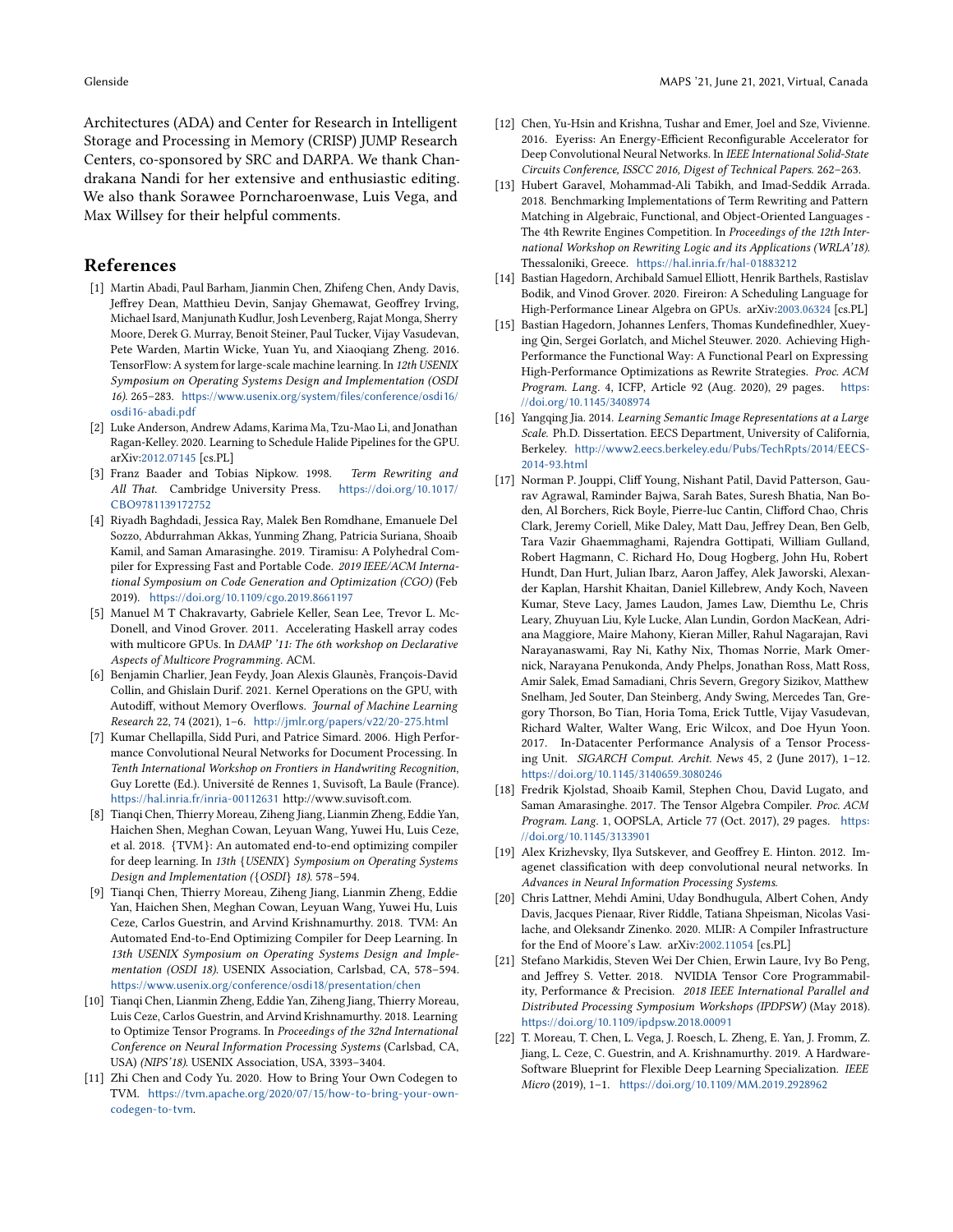- <span id="page-9-17"></span>[23] Chandrakana Nandi, Max Willsey, Adam Anderson, James R. Wilcox, Eva Darulova, Dan Grossman, and Zachary Tatlock. 2020. Synthesizing Structured CAD Models with Equality Saturation and Inverse Transformations. In Proceedings of the 41st ACM SIGPLAN Conference on Programming Language Design and Implementation (London, UK) (PLDI 2020). Association for Computing Machinery, New York, NY, USA, 31–44. <https://doi.org/10.1145/3385412.3386012>
- <span id="page-9-5"></span>[24] Julie L. Newcomb, Andrew Adams, Steven Johnson, Rastislav Bodik, and Shoaib Kamil. 2020. Verifying and Improving Halide's Term Rewriting System with Program Synthesis. Proc. ACM Program. Lang. 4, OOP-SLA, Article 166 (Nov. 2020), 28 pages. <https://doi.org/10.1145/3428234>
- <span id="page-9-9"></span>[25] Nvidia. 2018. The NVIDIA Deep Learning Accelerator (NVDLA). [http:](http://nvdla.org/) [//nvdla.org/](http://nvdla.org/).
- <span id="page-9-4"></span>[26] NVIDIA. 2020. Convolutional Layers User Guide. [https:](https://docs.nvidia.com/deeplearning/performance/dl-performance-convolutional/index.html) [//docs.nvidia.com/deeplearning/performance/dl-performance](https://docs.nvidia.com/deeplearning/performance/dl-performance-convolutional/index.html)[convolutional/index.html](https://docs.nvidia.com/deeplearning/performance/dl-performance-convolutional/index.html).
- <span id="page-9-18"></span>[27] Pavel Panchekha, Alex Sanchez-Stern, James R. Wilcox, and Zachary Tatlock. 2015. Automatically Improving Accuracy for Floating Point Expressions. SIGPLAN Not. 50, 6 (June 2015), 1–11. [https://doi.org/10.](https://doi.org/10.1145/2813885.2737959) [1145/2813885.2737959](https://doi.org/10.1145/2813885.2737959)
- <span id="page-9-2"></span>[28] Adam Paszke, Sam Gross, Francisco Massa, Adam Lerer, James Bradbury, Gregory Chanan, Trevor Killeen, Zeming Lin, Natalia Gimelshein, Luca Antiga, Alban Desmaison, Andreas Köpf, Edward Yang, Zach DeVito, Martin Raison, Alykhan Tejani, Sasank Chilamkurthy, Benoit Steiner, Lu Fang, Junjie Bai, and Soumith Chintala. 2019. Py-Torch: An Imperative Style, High-Performance Deep Learning Library. arXiv[:1912.01703](https://arxiv.org/abs/1912.01703) [cs.LG] <https://arxiv.org/abs/1912.01703>
- <span id="page-9-22"></span>[29] Shize Qin, Lena Klaaßen, Ulrich Gallersdörfer, Christian Stoll, and Da Zhang. 2020. Bitcoin's future carbon footprint. arXiv[:2011.02612](https://arxiv.org/abs/2011.02612) [econ.GN]
- <span id="page-9-1"></span>[30] Jonathan Ragan-Kelley, Connelly Barnes, Andrew Adams, Sylvain Paris, Frédo Durand, and Saman Amarasinghe. 2013. Halide: A Language and Compiler for Optimizing Parallelism, Locality, and Recomputation in Image Processing Pipelines. In Proceedings of the 34th ACM SIGPLAN Conference on Programming Language Design and Implementation (Seattle, Washington, USA) (PLDI '13). ACM, New York, NY, USA, 519–530. <https://doi.org/10.1145/2491956.2462176>
- <span id="page-9-10"></span>[31] Jonathan Ragan-Kelley, Connelly Barnes, Andrew Adams, Sylvain Paris, Frédo Durand, and Saman Amarasinghe. 2013. Halide: a language and compiler for optimizing parallelism, locality, and recomputation in image processing pipelines. Acm Sigplan Notices 48, 6 (2013), 519–530.
- <span id="page-9-0"></span>[32] Albert Reuther, Peter Michaleas, Michael Jones, Vijay Gadepally, Siddharth Samsi, and Jeremy Kepner. 2019. Survey and Benchmarking of Machine Learning Accelerators. 2019 IEEE High Performance Extreme Computing Conference (HPEC) (Sep 2019). [https://doi.org/10.1109/](https://doi.org/10.1109/hpec.2019.8916327) [hpec.2019.8916327](https://doi.org/10.1109/hpec.2019.8916327)
- <span id="page-9-6"></span>[33] Jared Roesch, Steven Lyubomirsky, Marisa Kirisame, Josh Pollock, Logan Weber, Ziheng Jiang, Tianqi Chen, Thierry Moreau, and Zachary Tatlock. 2019. Relay: A High-Level IR for Deep Learning. CoRR abs/1904.08368 (2019). arXiv[:1904.08368](https://arxiv.org/abs/1904.08368) [http://arxiv.org/abs/1904.](http://arxiv.org/abs/1904.08368) [08368](http://arxiv.org/abs/1904.08368)
- <span id="page-9-14"></span>[34] A. Simbürger, S. Apel, A. Größlinger, and C. Lengauer. 2013. The potential of polyhedral optimization: An empirical study. In 2013 28th IEEE/ACM International Conference on Automated Software Engineering (ASE). 508–518. <https://doi.org/10.1109/ASE.2013.6693108>
- <span id="page-9-11"></span>[35] Michel Steuwer, Toomas Remmelg, and Christophe Dubach. 2017. Lift: A Functional Data-Parallel IR for High-Performance GPU Code Generation. In Proceedings of the 2017 International Symposium on Code Generation and Optimization (Austin, USA) (CGO '17). IEEE Press, 74–85.
- <span id="page-9-16"></span>[36] Ross Tate, Michael Stepp, Zachary Tatlock, and Sorin Lerner. 2009. Equality Saturation: A New Approach to Optimization. In Proceedings of the 36th Annual ACM Symposium on Principles of Programming Languages (POPL '09). 264–276. <https://doi.org/10.1145/1480881.1480915>
- <span id="page-9-13"></span>[37] Ruiqin Tian, Luanzheng Guo, Jiajia Li, Bin Ren, and Gokcen Kestor. 2021. A High-Performance Sparse Tensor Algebra Compiler in Multi-Level IR. arXiv[:2102.05187](https://arxiv.org/abs/2102.05187) [cs.DC]
- <span id="page-9-20"></span>[38] Alexa VanHattum, Rachit Nigam, Vincent T Lee, James Bornholt, and Adrian Sampson. 2021. Vectorization for Digital Signal Processors via Equality Saturation. (2021).
- <span id="page-9-15"></span>[39] Nicolas Vasilache, Oleksandr Zinenko, Theodoros Theodoridis, Priya Goyal, Zachary DeVito, William S Moses, Sven Verdoolaege, Andrew Adams, and Albert Cohen. 2018. Tensor comprehensions: Frameworkagnostic high-performance machine learning abstractions. arXiv preprint arXiv:1802.04730 (2018).
- <span id="page-9-19"></span>[40] Yisu Remy Wang, Shana Hutchison, Dan Suciu, Bill Howe, and Jonathan Leang. 2020. SPORES: Sum-Product Optimization via Relational Equality Saturation for Large Scale Linear Algebra. Proc. VLDB Endow. 13, 11 (2020), 1919–1932. [http://www.vldb.org/pvldb/vol13/](http://www.vldb.org/pvldb/vol13/p1919-wang.pdf) [p1919-wang.pdf](http://www.vldb.org/pvldb/vol13/p1919-wang.pdf)
- <span id="page-9-8"></span>[41] Deborah L. Whitfield and Mary Lou Soffa. 1997. An Approach for Exploring Code Improving Transformations. ACM Trans. Program. Lang. Syst. 19, 6 (Nov. 1997), 1053–1084. [https://doi.org/10.1145/267959.](https://doi.org/10.1145/267959.267960) [267960](https://doi.org/10.1145/267959.267960)
- <span id="page-9-7"></span>[42] Max Willsey, Chandrakana Nandi, Yisu Remy Wang, Oliver Flatt, Zachary Tatlock, and Pavel Panchekha. 2021. egg: fast and extensible equality saturation. Proceedings of the ACM on Programming Languages 5, POPL (2021), 1–29.
- <span id="page-9-3"></span>[43] Xuan Yang, Mingyu Gao, Qiaoyi Liu, Jeff Setter, Jing Pu, Ankita Nayak, Steven Bell, Kaidi Cao, Heonjae Ha, Priyanka Raina, Christos Kozyrakis, and Mark Horowitz. 2020. Interstellar: Using Halide's Scheduling Language to Analyze DNN Accelerators. In Proceedings of the Twenty-Fifth International Conference on Architectural Support for Programming Languages and Operating Systems (Lausanne, Switzerland) (ASPLOS '20). Association for Computing Machinery, New York, NY, USA, 369–383. <https://doi.org/10.1145/3373376.3378514>
- <span id="page-9-21"></span>[44] Yichen Yang, Phitchaya Mangpo Phothilimtha, Yisu Remy Wang, Max Willsey, Sudip Roy, and Jacques Pienaar. [n.d.]. Equality Saturation for Tensor Graph Superoptimization. arXiv preprint arXiv:2101.01332 ([n. d.]).
- <span id="page-9-12"></span>[45] Lianmin Zheng, Chengfan Jia, Minmin Sun, Zhao Wu, Cody Hao Yu, Ameer Haj-Ali, Yida Wang, Jun Yang, Danyang Zhuo, Koushik Sen, Joseph E. Gonzalez, and Ion Stoica. 2020. Ansor: Generating High-Performance Tensor Programs for Deep Learning. In 14th USENIX Symposium on Operating Systems Design and Implementation (OSDI 20). USENIX Association, Banff, Canada, 863–879. [https://www.usenix.](https://www.usenix.org/conference/osdi20/presentation/zheng) [org/conference/osdi20/presentation/zheng](https://www.usenix.org/conference/osdi20/presentation/zheng)
- <span id="page-9-23"></span>[46] Shoshana Zuboff. 2018. The Age of Surveillance Capitalism: The Fight for a Human Future at the New Frontier of Power (1st ed.).

## Broader Impact Statement

The ability to develop effective compiler support for specialized hardware accelerators in ML, and HPC more broadly, has generally been restricted to a handful of elite, well-resourced teams. This restriction slows hardware development and creates barriers to entry for teams in less privileged environments to contribute to and help guide the development of the field.

We believe that the access pattern abstraction and Glenside's approach to term rewriting for improving compiler support for custom accelerators will help advance both nearterm practical and longer-term principled approaches to building flexible compiler infrastructure. In turn, we hope that this infrastructure will help contribute to a broader,